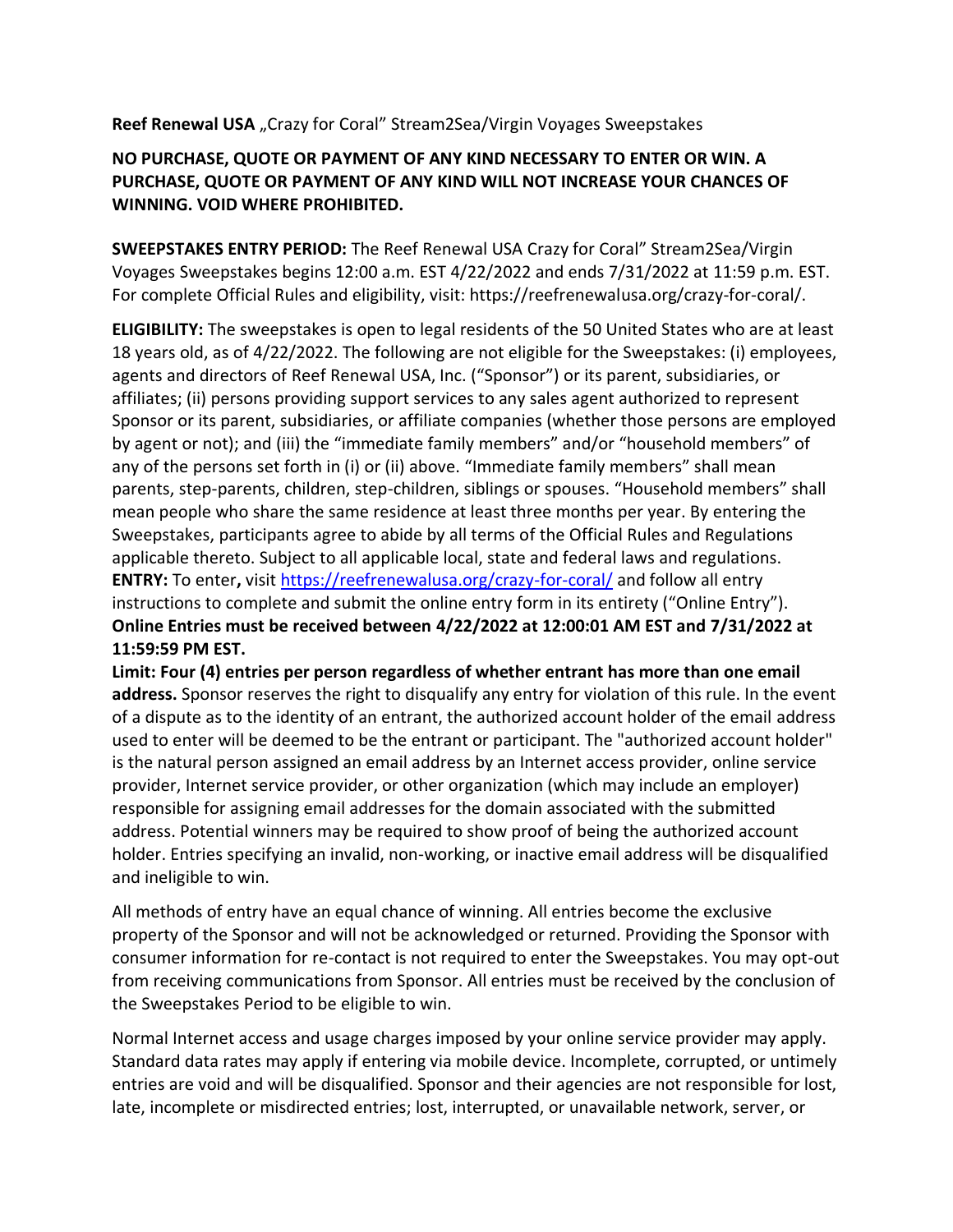other connections; or miscommunications, computer or software malfunctions, telephone transmission problems, technical failures, garbled transmissions, damage to a user's computer equipment (software or hardware), or other errors or malfunctions of any kind, whether human, mechanical, electronic or otherwise. Proof of submission will not be deemed to be proof of receipt by Sponsor.

**Proprietary Rights/License to Use Likeness:** All entries shall become the exclusive property of the Sponsor upon submission and will not be acknowledged or returned. By making a submission, participants grant an irrevocable license to Sponsor to use their names and likenesses in marketing and promotional materials.

**PRIZE/APPROXIMATE RETAIL VALUE ("ARV")/ODDS**: There will be one (1) Grand Prize winner of one (1) Virgin Voyages Caribbean voyage for the winner (Winner) and one (1) Guest for 4 and 5 night Voyages starting between February 18, 2022 and Dec 14, 2022 on Scarlet Lady (blackout dates apply, including the July 17-21 voyage) in a double occupancy Ltd View Sea Terrace cabin ("cabin") to be designated by Sponsor departing and returning to Miami, Florida USA (i.e., PortMiami) ("Voyage"). The Approximate Retail Value ("ARV") of the prize is: \$1,600 - \$2,050 USD. All travel must be completed by December 18, 2022 or the prize will be forfeited. Winner will be solely responsible for any and all air and ground transportation required to travel to the Cruise port of departure and return, gasoline, tolls, parking, baggage fees, airport fees, transfers, travel insurance, taxes, port fees, personal incidentals, souvenirs and any other expenses associated with the acceptance and use of the Prize. Winner will be solely responsible for discretionary spend on their onboard folio including but not limited to specialty & alcoholic beverages, mini-bar, laundry service, telephone, internet, movies, beauty & spa treatments, tattoos, retail, travel upgrades, sightseeing excursions and any other expenses associated with the acceptance and use of the Prize. The Winner will be required to provide a valid major credit card or some other acceptable form of payment, as determined at the Virgin Voyages' sole discretion, upon stateroom check-in. All discretionary expenditures on the vessel, as well as upgrades and any other expenses charged to the Winner's room, will be charged to that major valid credit card or deducted from the deposit provided. Winner and his/her Guest must travel on the same itinerary. Certificate and booking are non-transferable. Winner and his/her guest must possess a valid government-issued passport and any required visas at the time of travel. Virgin Voyages is not responsible for lost or stolen baggage. Travel is subject to terms and conditions as stated on the Ticket Contract (which will be made available prior to booking the Voyage). Various additional material restrictions may apply. Winner and his/her Guest are each solely responsible for obtaining his/her own travel, medical, and life insurance, and the associated costs. If either the Winner or his/her Guest becomes ill or infirm to such a degree that he or she cannot embark the vessel, Virgin Voyages shall have the option at its sole discretion of being relieved of liability for fulfillment of the Prize award or any part thereof. Winner and his/her Guest must obey all local laws and regulations while on the trip and act in a manner that is safe and respectful of Virgin Voyages and its other guests. Virgin Voyages is not responsible for any fees or additional charges resulting from any changes to the itinerary or accommodations made by the Winner and/or his/her Guest. All travel is subject to any and all restrictions, directives, orders, etc., issued or instituted by governmental authorities. The ARV of the Prize set forth above represents good faith determination of the actual fair market value and, as ultimately determined by Virgin Voyages, is final and binding and cannot be challenged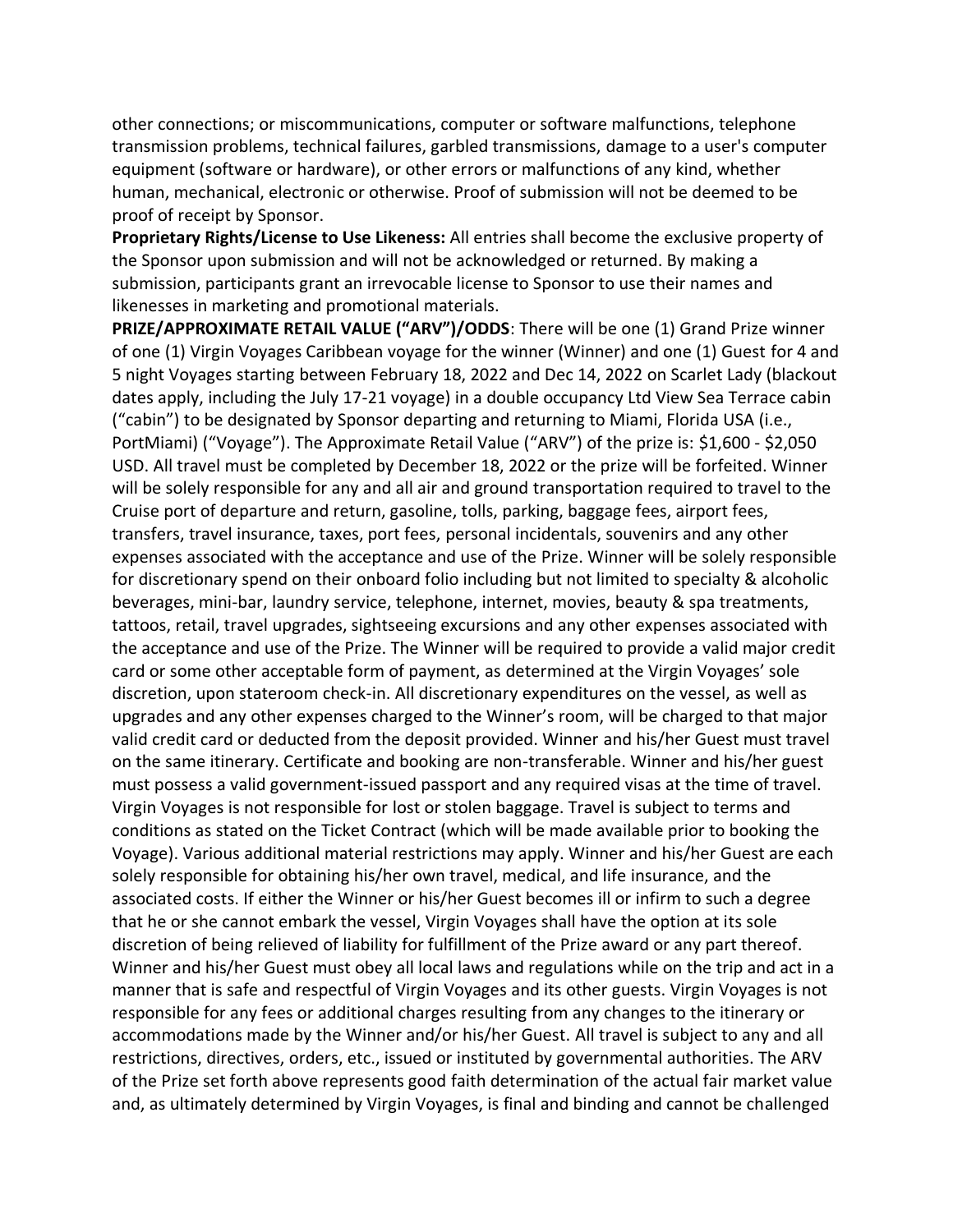or appealed. In the event that the stated ARV of the Prize is more than the actual fair market value of such prize, the difference will not be awarded in cash or otherwise. The ARV of the Prize may vary based on point of departure.

Odds of winning will depend upon the total number of eligible entries received.

**RANDOM DRAWING & WINNER VERIFICATION:** One (1) winner will be selected in a random drawing on or about 8/12/2022 from among all eligible entries received during the Sweepstakes Period by the Sponsor, whose decisions are final.

**Winner notification:** Grand Prize winner will be confirmed via email and/or phone. The winner may be required, at Sponsor's sole discretion, to sign and return, within seven (7) days of notification, an Affidavit of Eligibility & Liability Waiver, a W-9 Form and, where allowable, a Publicity Release (collectively, "the Releases"). These releases may require the Winner to furnish his/her Social Security Number for the sole purpose of tax reporting, as required by law. Noncompliance will result in disqualification and an alternate winner may be selected.

If a prize notification or prize is returned as undeliverable, or if winner is found to be ineligible or not in compliance with these rules, that winner will be disqualified, and the prize may be awarded to an alternate winner in a separate random drawing.

Prize is not redeemable for cash. Prize is non-assignable or transferable. No substitution is permitted except if prize is unavailable, in which case a prize of equal or greater value will be awarded. No cash in lieu of prize and no exchange or substitution of prize, except at the sole discretion of the Sponsor. Any other incidental expenses on prize not specified herein are the winner's sole responsibility.

Except where prohibited by law, entry and acceptance of prize constitute permission to use winner's name, prize won, hometown, likeness, video tape, photographs, and statements for purposes of advertising, promotion and publicity (including online posting) in any and all media now or hereafter known throughout the world in perpetuity, without additional compensation, notification or permission.

**LEGAL WARNING:** ANY ATTEMPT BY AN INDIVIDUAL, WHETHER OR NOT AN ENTRANT, TO DELIBERATELY DAMAGE, DESTROY, TAMPER OR VANDALIZE THIS WEB SITE OR INTERFERE WITH THE OPERATION OF THE SWEEPSTAKES, IS A VIOLATION OF CRIMINAL AND CIVIL LAWS AND SPONSOR RESERVES THE RIGHT TO SEEK DAMAGES AND DILIGENTLY PURSUE ALL REMEDIES AGAINST ANY SUCH INDIVIDUAL TO THE FULLEST EXTENT PERMITTED BY LAW.

**DISPUTES:** Except where prohibited, entrant agrees that any and all disputes, claims and causes of action arising out of, or connected with, the Sweepstakes or any prize awarded shall be resolved individually, without resort to any form of class action, and exclusively by the appropriate court located in the state of Florida. All issues and questions concerning the construction, validity, interpretation and enforceability of these Official Rules, entrant's rights and obligations, or the rights and obligations of the Sponsor in connection with the Sweepstakes, shall be governed by, and construed in accordance with, the laws of the state of Florida without giving effect to any choice of law or conflict of law rules (whether of the State of